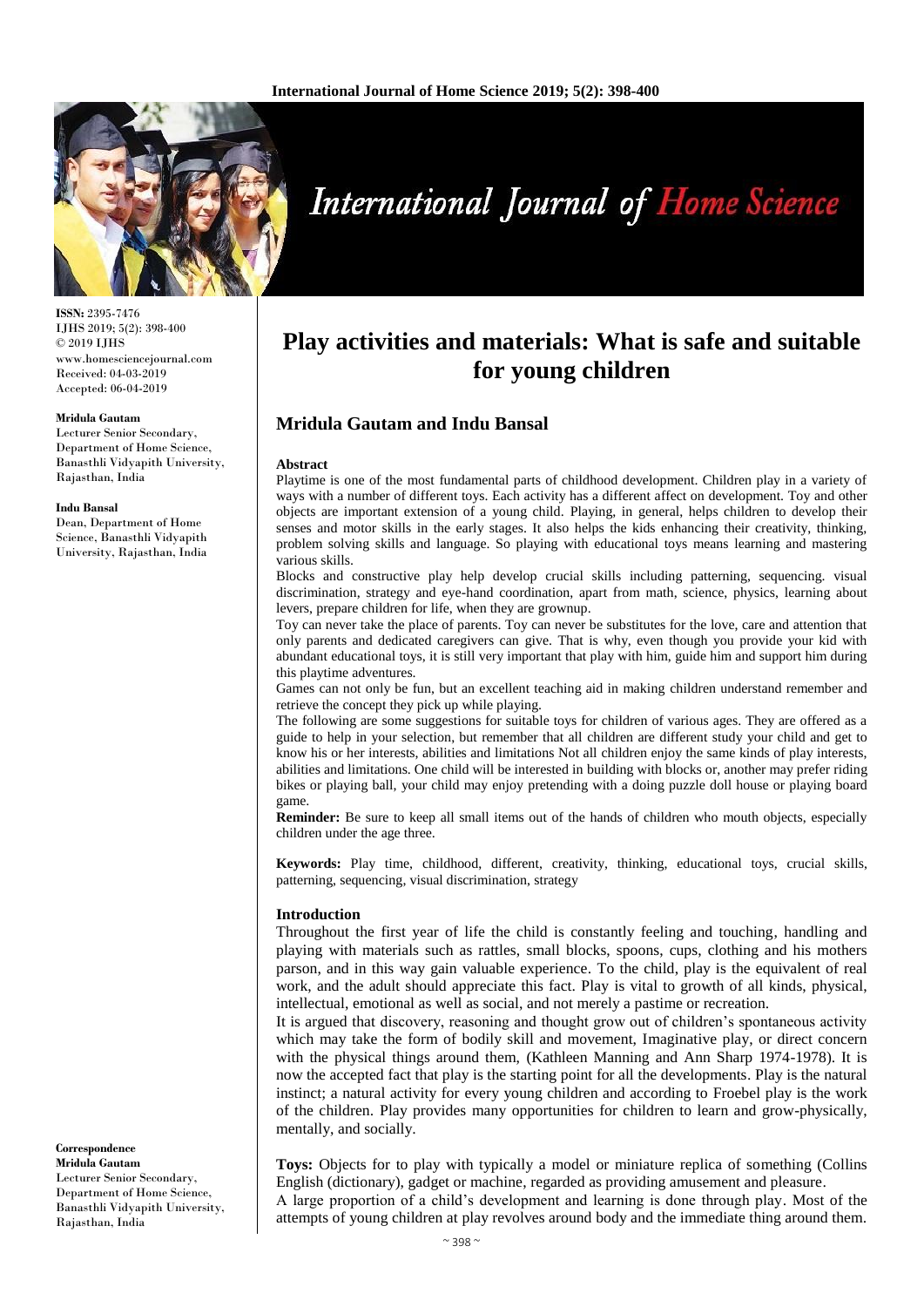It is essential for the adult to stimulate the curiosity by providing attractive and colorful materials within easy reach of the child and at the same time to make encouraging noise, which will satisfy and drive him to greater efforts, as he senses that everybody is pleased with his exploits.

Play with experience, gives the child self confidence, as he learns to control his muscles, and obtain balance, as climbing, jumping, running and other types of out door activities.

Playtime is one of the most fundamental parts of childhood development. Children play in a variety of ways with a number of different toys. Each activity has a different affect on development. Toy and other objects are important extension of a young child.

Young children explore objects in their environment by "mouthing" them. Children can choke to death on such-items. These items include toys (Such as baloons and small balls) and household and food items such as popcorn. Peanut, coins etc.)

Playing, in general, helps children to develop their senses and motor skills in the early stages. It also helps the kids enhancing their creativity, thinking, problem solving skills and language. So playing with educational toys means learning and mastering various skills.

Toys that boost up cognitive development should be even more popular in the next five year, as media stresses too much on the relation ship of the brain and academic success. For example, well before kindergarten age, the use of fine motor skill should be encouraged.

Simple, inexpensive supplies like crayons, construction paper, paste, scissors, and modeling clay encourage their creativity, Sidewalk chalk and play sand are the examples of low cost supplies that will get their creative juice flowing on long summer days.

Traditional board game can be purchased both new and gently used. Playing games with family and friends not only strengthens social skills, but enhances color and letter recognition in young children while increasing strategy and sequencing skills in older kids.

Blocks and constructive play help develop crucial skills including patterning, sequencing. visual discrimination, strategy and eye-hand coordination, apart from math, science, physics, learning about levers, prepare children for life, when they are grownup.

There are certain toys that would encourage children think are use their motor skills and make them related to other children or to other sibling like a doll house.

Toy can never take the place of parents. Toy can never be substitutes for the love, care and attention that only parents and dedicated caregivers can give. That is why, even though you provide your kid with abundant educational toys, it is still very important that play with him, guide him and support him during this playtime adventures.

Engage him in mind enriching activities where in you can participate and guide him. Assembling jigsaw puzzles are fun for any kid especially it he is putting together pieces of his favorite cartoon character. This is also an excellent mind stimulating activity where his visual discrimination, spatial and fine motor skill are being honed. Help him learn about shapes and sizes by guiding him with his puzzles solving adventures.

Shapes and colours are crucial for a good foundation and tag has released a line that caters to this specific area. They combine solid wooden shapes with bright primary colors in all kinds of toys. Puzzles are a wonderful to begin to distinguish shapes and tag gives several types with which to

do this.

"Building blocks" of learning to more advanced concepts. As long as he's in School, letters and numbers will be a part of his daily routine and this toy company can help introduce these concepts.

The special toys for babies or toddlers are designed to teach specific learning functions. For example, they may feature wheels that behave in a difference between left and right and that moving the toy wheel can affect the world.

The best way to teach a child is through play Children pick up alphabets, poem, maths, and many more subjects faster, when taught through games. You can incorporate many concepts in their minds, without even making them realize that these are the same boring subjects taught in school.

Games can not only be fun, but an excellent teaching aid in making children understand remember and retrieve the concept they pick up while playing.

There have been so safe, fun toys designed just for toddlers that today is a wonderful time to be shopping for kid learning toys, You can shop for toys that develope very specific skills in your Child, and you can find so many toys that there will be one for your child no matter what he or she like of dislikes. The following are some suggestions for suitable toys for children of various ages. They are offered as a guide to help in your selection, but remember that all children are different study your child and get to know his or her interests, abilities and limitations Not all children enjoy the same kinds of play interests, abilites and limitations. one child will be interested in buliding with blocks or dooing puzzle, another may prefer riding bikes or playing ball, your child may enjoy prefending with a doll house or playing board game. Reminder: Be sure to keep all small items out of the hands of children who mouth objects, especially children under the age three.

- 1. Educational toys for infants/toddlers should not have any sharp edges, and small.
- 2. Don't allow the younger children to use toys meant for the older ones.
- 3. Keep the toys in a safe place.

# **Check these toys at regular intervals for damage**

Always read the instructions before using the toy and game and keep the product literature safely, for future references. Choose toys that -

- Have pieces that are too large to swallow
- Are light weight for handing and grasping
- Are bright color
- Are non toxic
- Toy should be selected, not collected
- Safe for that child's age, well constructed and durable
- Appealing and interesting to the child.
- Suited to the child's physical capabilities and
- Suited to the child's mental and social development.

# **Safety**

Toys have the distinction of being one of the most closely monitored and regulated products on the market. This is understandable, given that over 2.6 bilion toys are purchased each year and parents are naturally very concerned about the products they give their children.

The toy industry and the government work closely together to ensure that toys are among the safest products brought into the home. In many developed countries Maryland, and the authority to develop and enforce safety regulations for toys and other children's products, monitor the marketplace for both domestically and foreign produced toys.